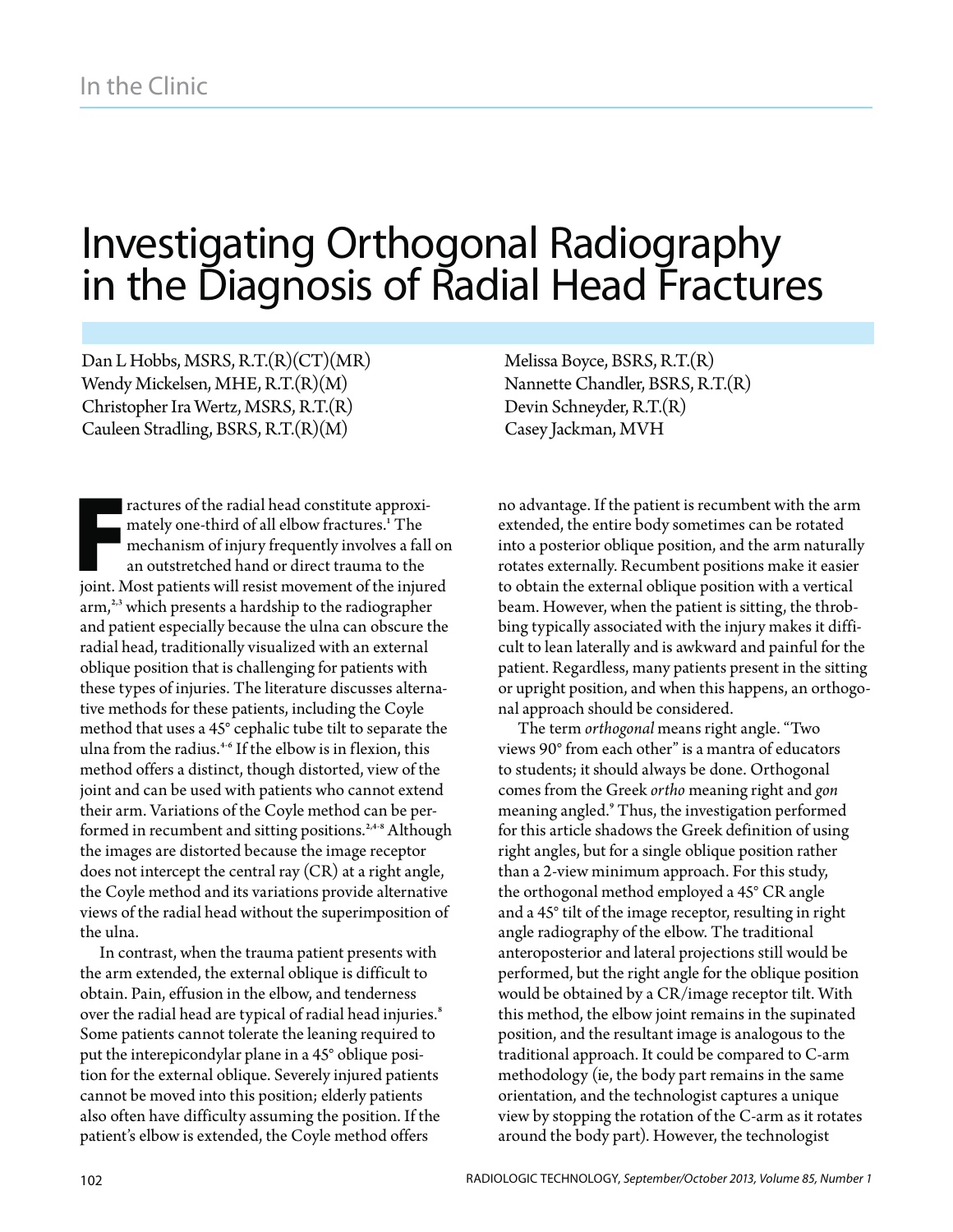### Hobbs, Mickelsen, Wertz, et al

would use a stationary tube and make the exposure at the stop.

The hypothesis alleged that by applying an orthogonal methodology to the elbow joint, a position not discussed in traditional textbooks could be obtained with any standard x-ray tube. Likewise, the advent of wireless detectors and mobile lateral cassette holders would make the external oblique position easier to acquire without rotating the patient's arm. An additional postulation was that the position also could be performed by using a 45° rotating upright Bucky with a perpendicular CR angle. The assumption is that if the CR/image receptor is placed at a 45° angle, the resulting image will be identical to radiographs obtained with the traditional external oblique position.

The 45° CR/image receptor orthogonal method originated in a laboratory setting at Idaho State University. An elbow phantom was placed on sponges to simulate the position. Caution was used to ensure the interepicondylar plane was parallel to the tabletop. A 45° sponge supported the image receptor, and the tube was tilted 45° so the CR was perpendicular to the image receptor (see Figure 1).

The setup for the traditional method included rotating the phantom so the interepicondylar plane was at a 45° angle to the image receptor. This position provided an external oblique without needing to angle the tube. The resultant image was used as a control image to compare to the orthogonal method.

The CR must enter the medial side of the arm for separation of the radial head to occur. If in doubt, one can deduce that the traditional external oblique raises the medial side of the arm when the patient leans laterally. Therefore, the CR enters medially and exits the downside or lateral side of the arm when performed by way of a vertical beam (see Figure 2). This same logic holds true with the angled approach. Although the arm remains supinated, the CR enters the medial side and exits the lateral side of the joint.

Students from 4 different lab sections at Idaho State University performed both the orthogonal and routine methods to test the hypothesis that the radiographs would look the same. Each lab section produced a series of radiographs and compared the images.



**Figure 1.** *To demonstrate the 45° central ray (CR)/image receptor (IR) orthogonal positioning, both the x-ray tube and the image receptor are tilted. The elbow phantom is in a supinated position, meaning the interepicondylar plane is parallel to the tabletop and is not rotated laterally. The CR enters the medial side of the arm phantom.*



**Figure 2.** *This setup demonstrates the traditional method of performing this study. The phantom was rotated laterally so the interepicondylar plane was at a 45° angle to the image receptor. The resulting image was used as a control image for comparison purposes.*

Although some images were not identical, investigation revealed that either the phantom was not correctly oriented or the CR angle of the tube or image receptor was incorrect. When either problem occurred, the images were repeated immediately by the same individuals. After repeating with proper orientation or angling, each lab section demonstrated almost identical images. The results for all labs found no major differences in the outcome when comparing both methods (see Figure 3).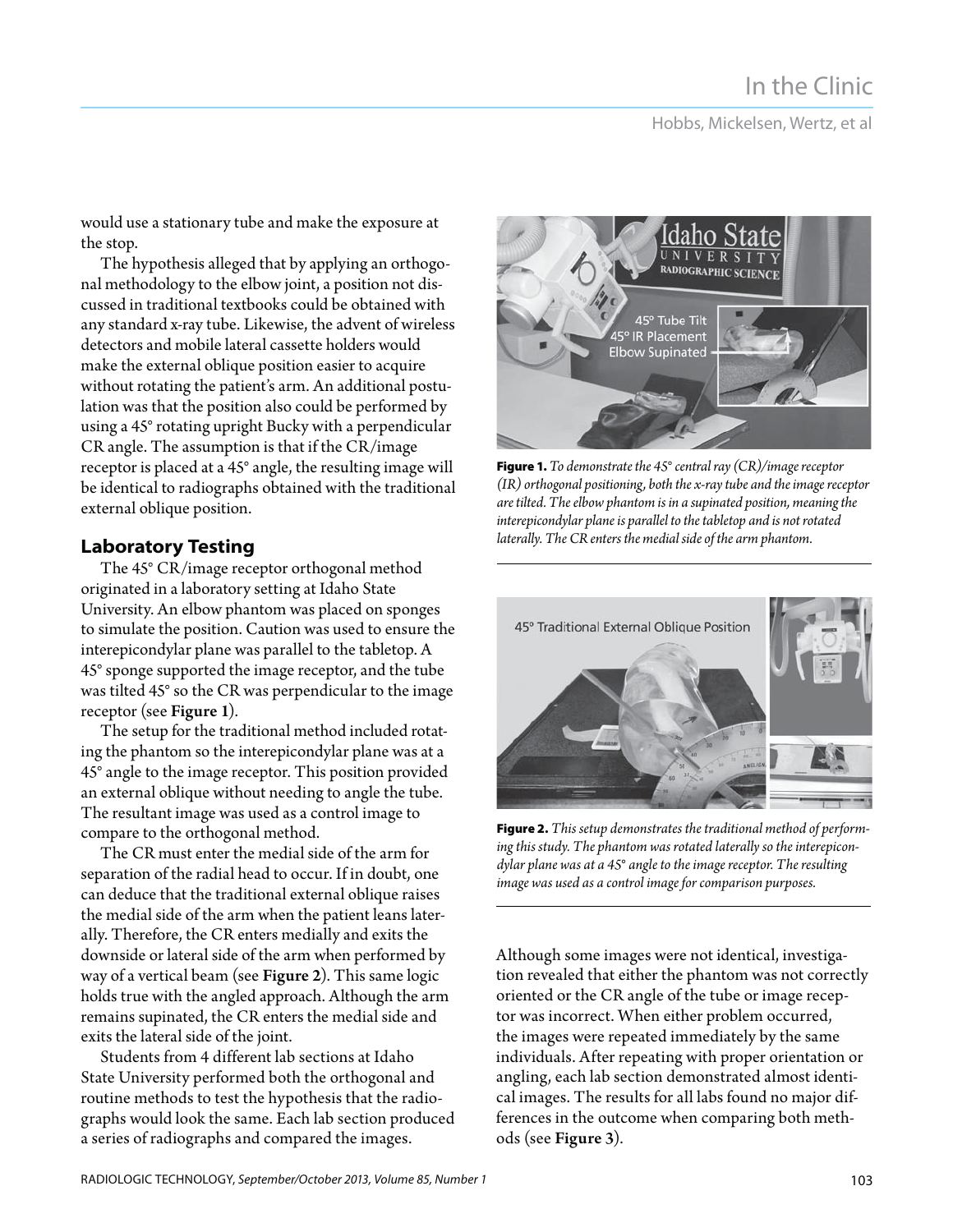# In the Clinic

Investigating Orthogonal Radiography in the Diagnosis of Radial Head Fractures



**Figure 3.** *These phantom images demonstrate the likeness of the 2 methods performed in the laboratory setting. A. Exam performed with the traditional method was used as the control. B. Exam was performed with the 45° CR/image receptor orthogonal approach. Both phantom images demonstrate adequate separation of the radial head from the ulna and are identical.*

### **Clinical Trial**

After experimentation and review of the images in the laboratory, it was proposed that the orthogonal method be performed in a clinical setting. The Institutional Review Board at a local hospital agreed to participate in the study. After demonstrating the new position to technologists, the technologists evaluated the mechanism of injury and presentation of the patient before determining whether the orthogonal position would be attempted. Over a period of 6 weeks, 25 orthogonal elbow exams were performed on outpatients aged 18-50 years. All patients suffered trauma, with falling being the most common complaint. The 45° CR/ image receptor orthogonal oblique was performed in place of the traditional external oblique (see Figure 4). The setup was similar to the lab setting; however, a floor-mounted tube was used to obtain the position, which logistically took additional time to maneuver into the correct position.

One patient fell 8 feet from a ladder and suffered a radial head fracture (see Figure 5). He had difficulty



**Figure 4.** *Examples of the 45° CR/image receptor orthogonal approach clearly demonstrate separation of the radial head without distortion.*

extending his arm fully; however, obtaining radiographs using the orthogonal approach was simple. All images were of sufficient quality and nearly identical to radiographs typically taken with the traditional approach. The technologists remarked that this procedure was easier than they first envisioned. Most patients were easily moved into this new position.

Radiologists were blinded to the change of procedure (ie, they were unaware the study was taking place). It is interesting to note that the radiologists did not comment on positioning in any exam report and that no objections were noted in the radiologists' interpretation. Most radiographs demonstrated good separation of the radial head from the ulna. Comparatively, the radiographs had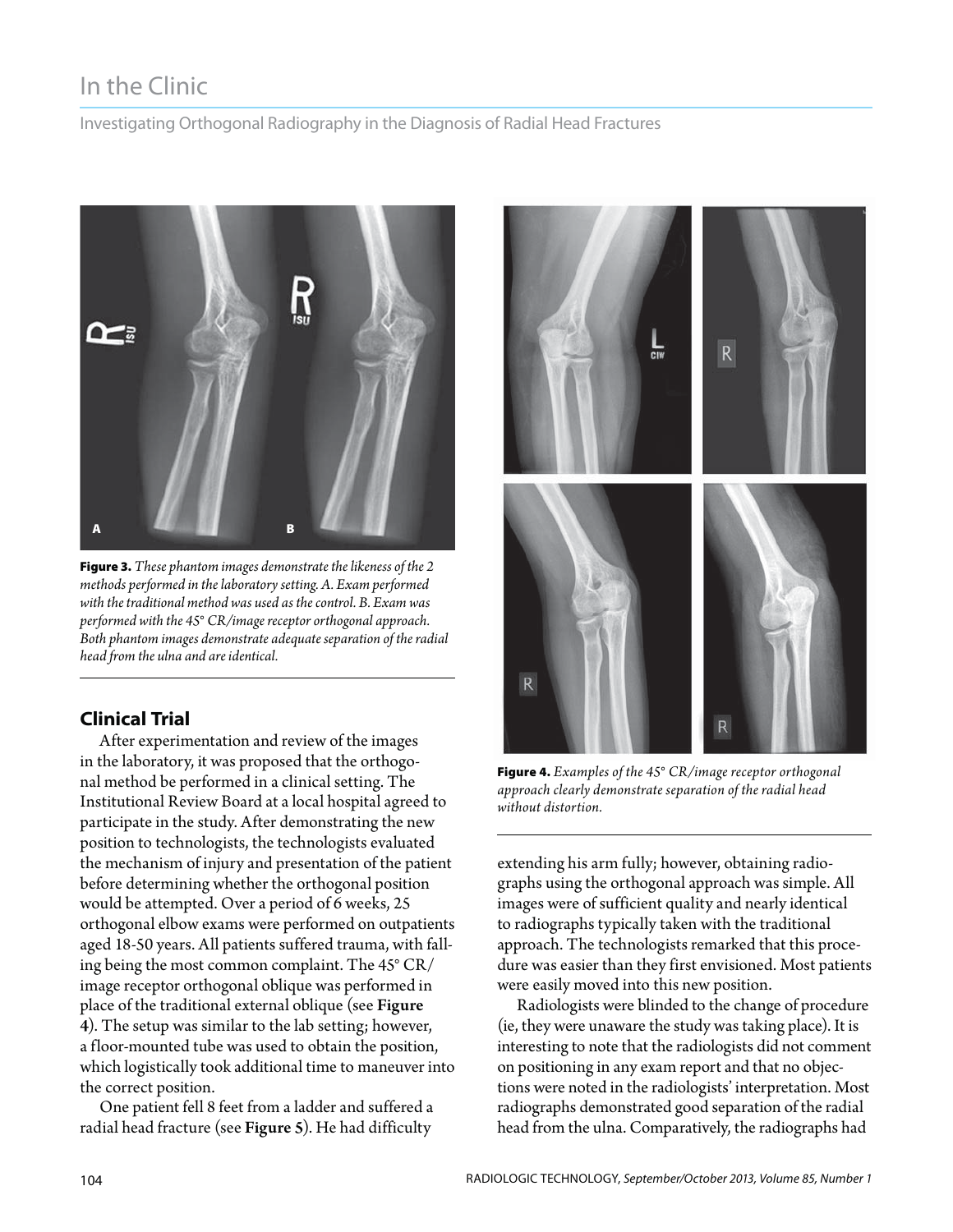# In the Clinic

Hobbs, Mickelsen, Wertz, et al



**Figure 5.** *Image obtained using a 45° CR/image receptor orthogonal approach clearly demonstrates a radial head fracture. The patient could not extend his arm completely, but the efficacy of the exam remained intact.*

the same appearance as the external oblique performed with the traditional rotational method.<sup>4-6</sup>

The orthogonal position also has been tried in a clinical setting that uses flat panel detectors. In this setting, the position is easier to obtain because lateral imaging plate holders and upright detectors can be manipulated into many positions (see Figure 6). Moreover, departments with tilting upright Bucky trays can more readily position patients this way. The position also can be done with the patient standing.

### **Discussion**

Radial head and neck fractures account for an estimated 25% to 44% of all elbow fractures and 1.7% to 5.4% of all fractures in adults; 85% of radial head fractures occur in patients between 20 and 60 years old.<sup>10-13</sup> Thus, great care should be taken to avoid missing radial head and neck fractures. The research in this study shows that technologists can offer similar results with



**Figure 6.** *A radiography student model demonstrates the 45° CR/ image receptor orthogonal position. A. Wireless detector placed in a mobile lateral cassette holder. B. The model demonstrates the position in a rotating upright Bucky.*

orthogonal and traditional methods. A 45° CR/image receptor orthogonal approach is innovative and easily can be added to a radiographer's repertoire. The Coyle method uses a single 45° angle and should be used when the situation warrants.

A disadvantage of the orthogonal method is that it cannot be used when the joint is flexed. However, the radial head fracture discussed in the clinical trial section shows that the orthogonal approach can be used in a partially flexed joint. Another disadvantage is related to the type of equipment used when performing the exam. Technologists from departments with floor-mounted tube stands found this position cumbersome and more time consuming than the traditional method. Likewise, technologists sometimes found it problematic to find sponges and accessory items needed to support the arm.

Future studies could investigate this orthogonal approach with other exams. For example, an oblique of the hand, wrist, and ankle should render the same